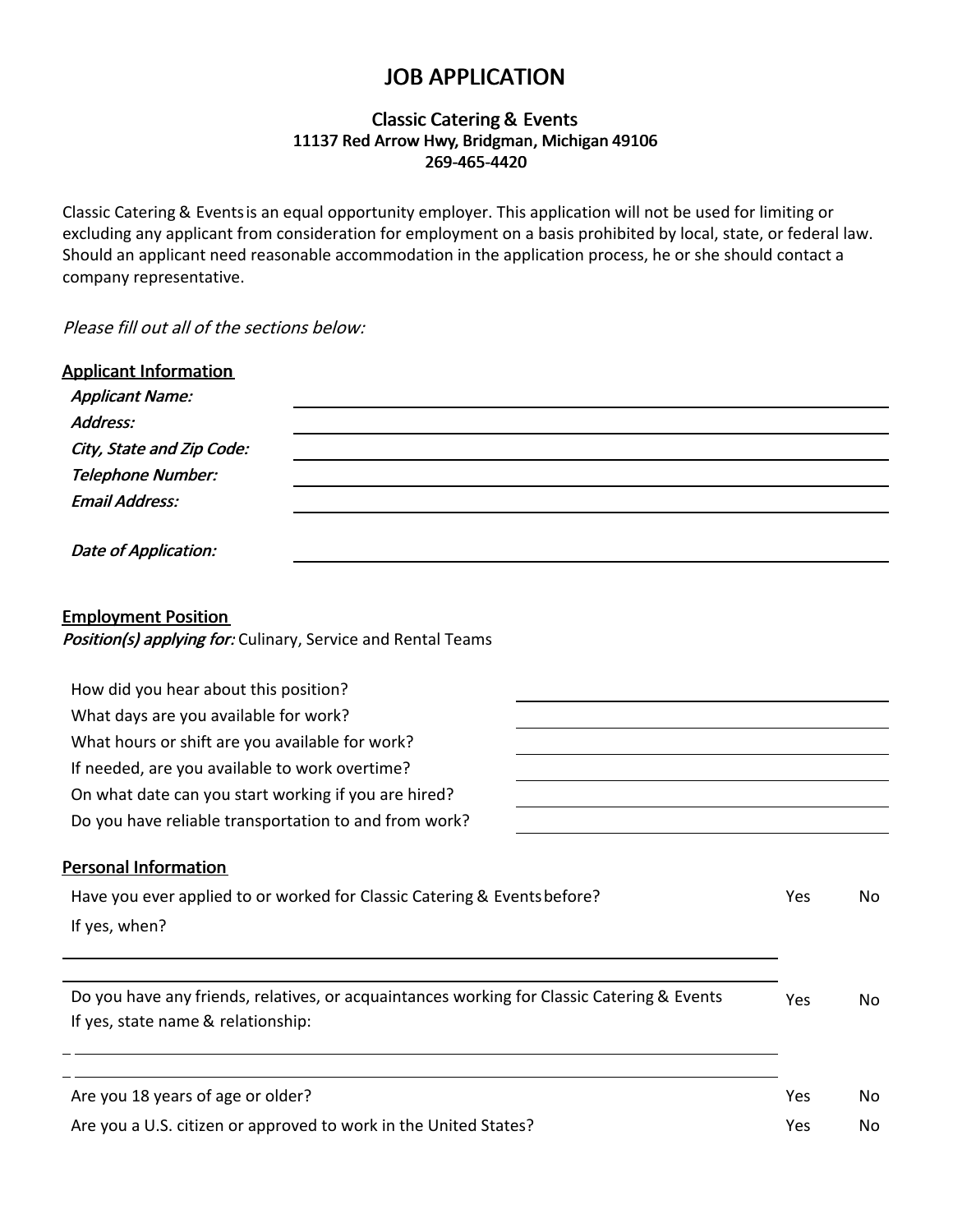| Do you have any condition which would require job accommodations?                                      | Yes | No. |
|--------------------------------------------------------------------------------------------------------|-----|-----|
| If yes, please describe accommodations required below.                                                 |     |     |
|                                                                                                        |     |     |
|                                                                                                        |     |     |
| Have you ever been convicted of a criminal offense (felony or misdemeanor)?                            | Yes | No. |
| If yes, please state the nature of the crime(s), when and where convicted and disposition of the case: |     |     |
|                                                                                                        |     |     |

(Note: No applicant will be denied employment solely on thegrounds of conviction of a criminal offense. The date of the offense, the nature of the offense, including any significant details that affect the description of the event, and the surrounding circumstances and the relevance of the offense to the position(s) applied for may, however, be considered.)

## Job Skills/Qualifications

Please list below the skills and qualifications you possess for the position for which you are applying:

(Note: Classic Catering & Eventscomplies with the ADA and considers reasonable accommodation measures that may be necessary for eligible applicants/employees to perform essential functions. )

### Education and Training

#### High School

| Name | Location (City, State) | Year Graduated | Degree Earned |
|------|------------------------|----------------|---------------|
|      |                        |                |               |

#### College/University

| Name | Location (City, State) | Year Graduated | Degree Earned |
|------|------------------------|----------------|---------------|
|      |                        |                |               |

#### Vocational School/Specialized Training

| Name | Location (City, State) | <b>Year Graduated</b> | Degree Earned |
|------|------------------------|-----------------------|---------------|
|      |                        |                       |               |

### Military:

Are you a member of the Armed Services?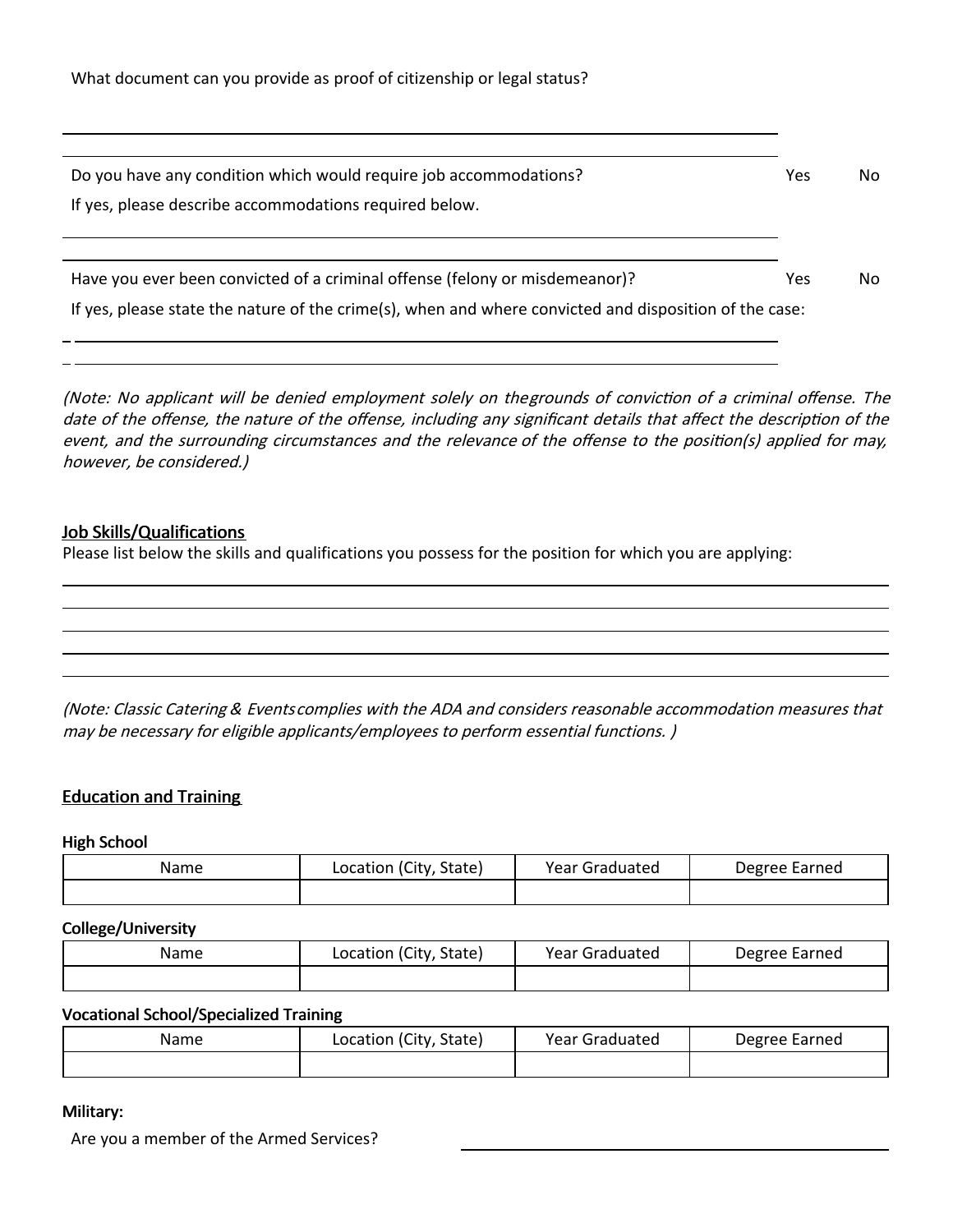What branch of the military did you enlist?

What was your military rank when discharged? How many years did you serve in the military?

What military skills do you possess that would be an asset for this position?

| <b>Previous Employment</b> |  |  |
|----------------------------|--|--|
| <b>Employer Name:</b>      |  |  |
| Job Title:                 |  |  |
| <b>Supervisor Name:</b>    |  |  |
| <b>Employer Address:</b>   |  |  |
| City, State and Zip Code:  |  |  |
| <b>Employer Telephone:</b> |  |  |
| Dates Employed:            |  |  |
| Reason for leaving:        |  |  |
| <b>Employer Name:</b>      |  |  |
| Job Title:                 |  |  |
| <b>Supervisor Name:</b>    |  |  |
| <b>Employer Address:</b>   |  |  |
| City, State and Zip Code:  |  |  |
| Employer Telephone:        |  |  |
| Dates Employed:            |  |  |
| Reason for leaving:        |  |  |
|                            |  |  |
| <b>Employer Name:</b>      |  |  |
| Job Title:                 |  |  |
| <b>Supervisor Name:</b>    |  |  |
| <b>Employer Address:</b>   |  |  |
| City, State and Zip Code:  |  |  |
| <b>Employer Telephone:</b> |  |  |
| Dates Employed:            |  |  |
| Reason for leaving:        |  |  |

## **References**

Please provide 3 personal and professional reference(s) below:

| Reference | <b>Contact Information</b> |
|-----------|----------------------------|
|           |                            |
|           |                            |
|           |                            |